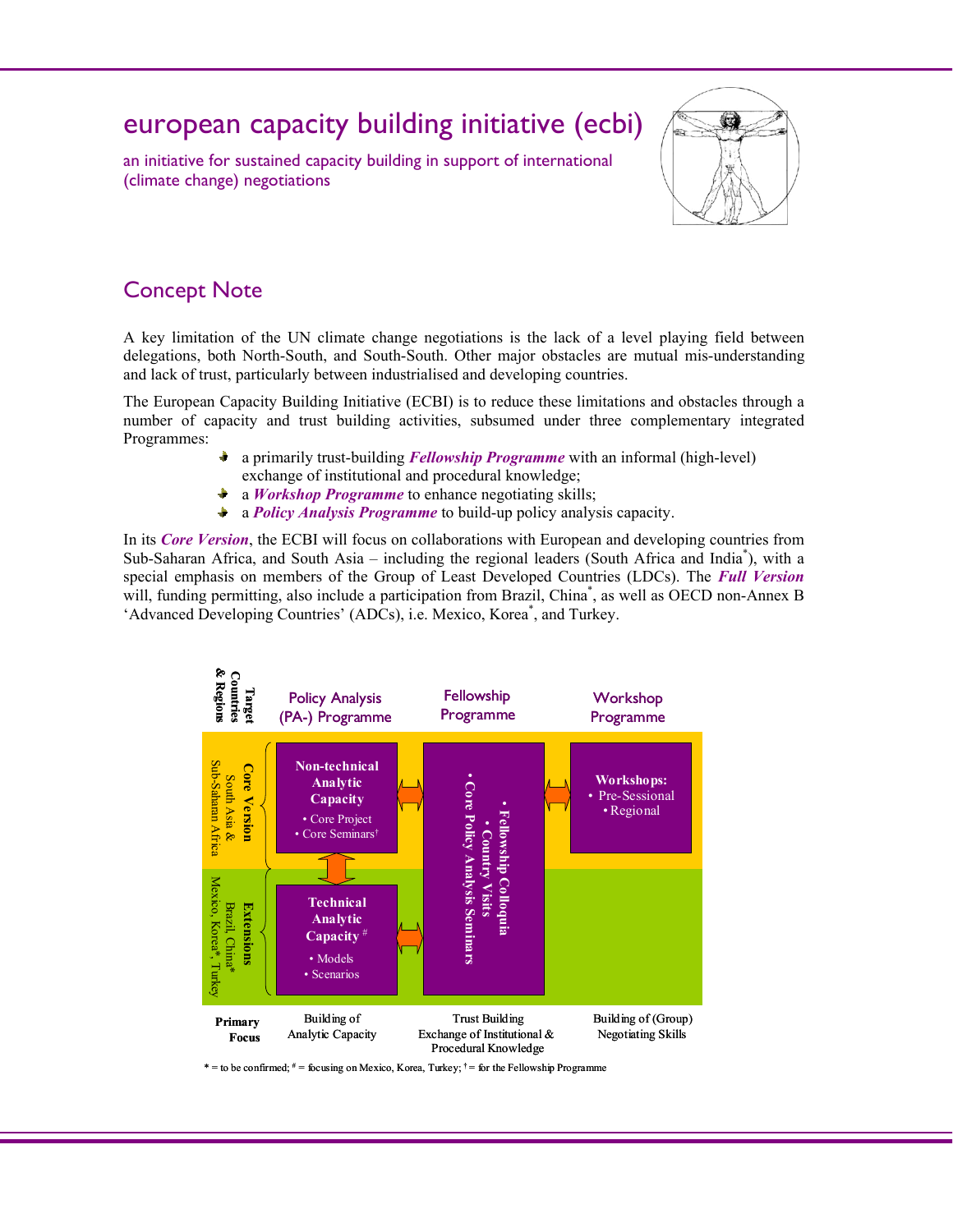#### **The Fellowship Programme**

At the heart of the ECBI is a stipendiary Fellowships Programme for climate negotiators – and other stakeholders directly involved in the UNFCCC process– from the participating developing countries. Its primary purpose is to build trust and exchange procedural and institutional knowledge both among the Fellows ('South-South trust building'), and between them and their European colleagues ('North-South trust building').

The North-South element of this trust-building effort is primarily carried out through *Country Visits* to the participating European Partner agencies. They bring together the developing country Fellows with their European counterparts in a structured framework that helps to establish working relationships outside the guarded context of the official negotiations. This country visit scheme enables the Fellows to observe how climate change issues are managed by European governments, and provides an opportunity to exchange views in an informal and non-confrontational setting. It also enables the European partners to discover and better understand the situation of their developing country colleagues – one of the reasons the ECBI is not just a capacity building initiative *by* Europeans, but also *for* Europeans. South-South relations and trust building – often of at least equal importance in supporting the international negotiations – will be addressed through a central (Oxford-based) *Fellowship Colloquium* enabling the Fellows to exchange views and experiences between themselves.

The trust-building Fellowship Programme is the primary locus of ECBI activity for the participating regional developing country leaders, given their considerable existing negotiating capacities. Apart from the scope of participating developing countries, the main difference between the core and the full version of the Fellowship Programme is that the latter will also incorporate an electronic ECBI Network (*ECBInet*) – managed by the Fellowship Programme through its website – to assure the sustained long-term nature of the relations established both during these country-visits and between the Fellows themselves.

#### **The Workshop Programme**

Country coalitions can be as much in need of negotiating capacity building as individual countries, specifically with respect to functioning effectively as a group. This is true, in particular, for Least Developed Countries (LDCs), which will only be able to make their voice heard by harnessing the considerable potential for synergies between them. For this purpose, and generally to enhance existing negotiating skills of developing countries to help improve the articulation and representation of their positions in the climate negotiating *fora*, the Workshop Programme will organise regional, and pre-COP capacity building workshops (such as the one recently held prior to COP9 in Milan and the second one planned for COP10 in Buenos Aires).

The main purpose of the pre-COP workshops is to support selected negotiators from LDCs to gain a better understanding of the issues discussed at the COPs, as well as to be able act more effectively as a group (e.g. by dividing tasks among the group rather than all of them to following the same negotiating track). The workshops also help to build negotiating skills through role-playing and practice sessions. While not meant to prepare negotiating positions – the prerogative of the countries themselves – the pre-COP workshops are intended to help build the skills and capacities to negotiate more effectively. Over time it is expected that negotiators will build up expertise in different issues being negotiated (over and beyond LDC specific issues).

The main activities under the Workshop Programme are:

- an annual pre-COP workshop (modelled along the lines of the pre-COP9 and pre-COP10 workshops) for LDCs only;
- two annual regional workshops, in South-Asia and Sub-Saharan Africa, respectively, open to  $\Delta \sim$ both LDCs and non-LDCS in each region. Participants are drawn from UNFCCC delegations and also from mainstream development ministries;
- post-workshop mentoring and networking of participants, as part of the *ECBI-net*.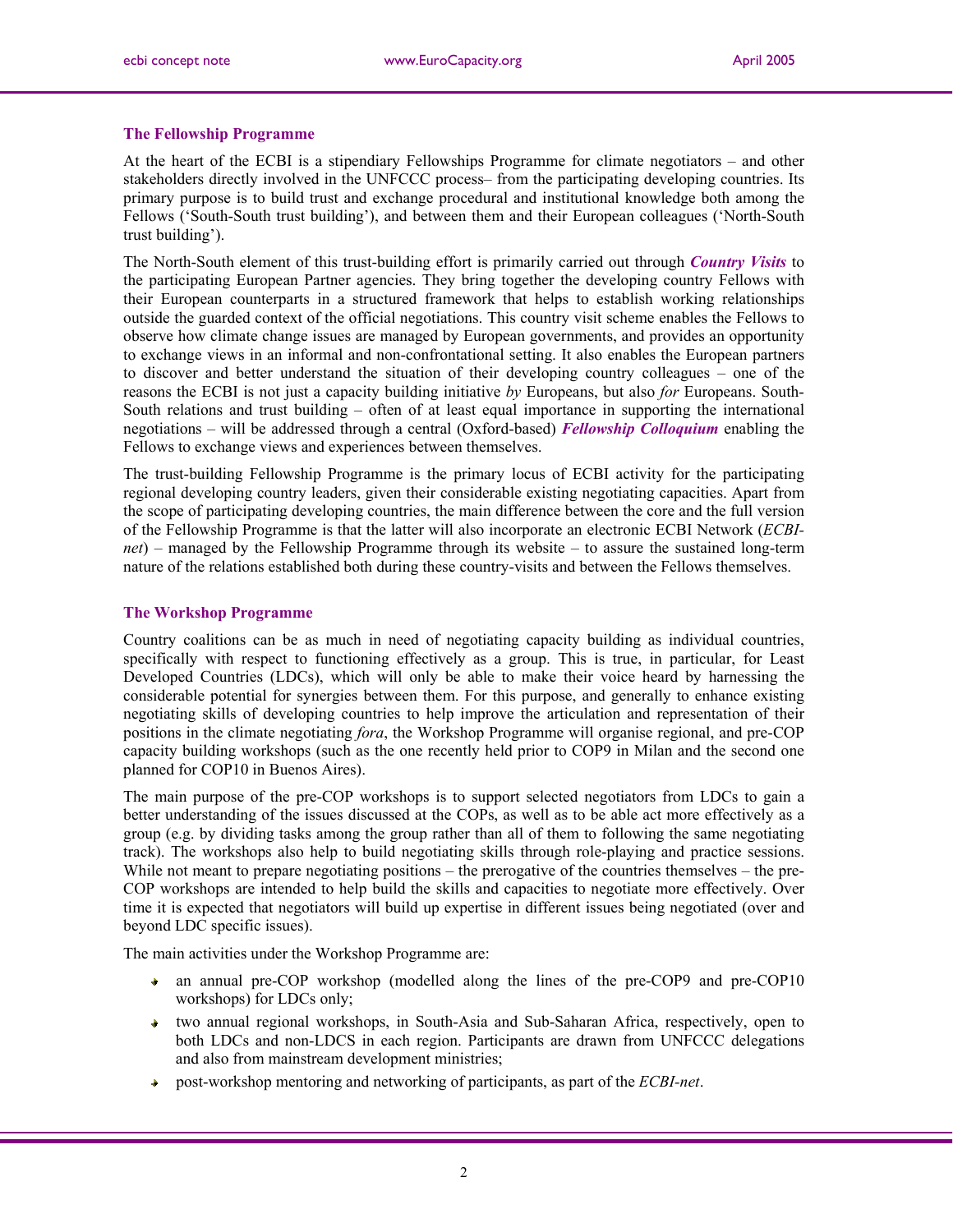## **The Policy Analysis Programme**

The ECBI aims to support analytic capacity in many of the participating developing countries through a Policy Analysis (PA) Programme, mainly through training by, and collaboration with, experts from across Europe. The qualitative and quantitative analysis of burdens and benefits associated with climate change policies, of climate change impacts, and of adaptation strategies is not only prerequisite to informed decision making. It is also essential in articulating, explaining and advocating a country's position in the negotiations. And the same holds true for formulating common positions within groups of countries.

*ECBI Policy Analysts.* One of the main obstacles to building lasting analytic capacity is the financial plight of many research institutions in developing countries. They are often over-stretched even without addressing climate change, which in many instances is not perceived to be a top analytic priority. This bottleneck in building lasting in-country analytic capacity manifests itself both in the inability to hire analysts and in a lack of access to analytic tools.

The ECBI accordingly provides the funds and the framework for 'ECBI Policy Analysts' at the developing country member institutes and at other collaborating developing country research and policy analysis institutions. The Policy Analysts at member institutes carry out the function of (Country) Project Managers. As such they receive (part of) their salary from the ECBI. The other collaborating Policy Analysts will typically not receive salary contributions, but the ECBI will cover project related training, travel expenses and the cost of project specific software or data needs. While it is expected for the ECBI Analysts to spend some time working with their colleagues at the European ECBI institutions, most of the work is to be undertaken at their home institutions.

*The Core Version.* Under the ECBI core version, the Policy Analysis Programme will carry out two distinct capacity building activities: a Core Policy Analysis Project, and a Core Policy Analysis Seminar (or, for short, 'Core Project' and 'Core Seminar').

The *Core Project* is concerned with enhancing the analytic capacity in the ECBI core regions of South Asia and Sub-Saharan Africa, with a particular emphasis on the Group of Least Developed Countries. The first module of the Core Project during the initial (one-year) pilot phase will focus on the topic of "Mainstreaming Adaptation into Development Planning" and will be carried out with ECBI member institutions in South Asia and Sub-Saharan Africa. Subsequent topics will be decided in a participatory manner with developing country partners. Additional (country-by-country) modules could be added as and when funding is secured.

The *Core Seminar* is (primarily) targeted at the Fellows participating in the Fellowship Programme and focuses on a non-technical introduction of widely used quantitative models and techniques. At the seminars, the models will be presented in a policy-relevant manner, guided by questions such as: What are the relevant issues in the DC partners' countries? What issues are treated by the models? What are the strengths and where are the limitations of the models? Which assumptions are the main drivers of the results? What level of expertise would be needed to use the model? The Core Seminars are targeted at policy makers (negotiators) that are typically confronted with model results or questions typically answered with the help of quantitative models. The Core Seminars will also be used to establish a lasting *Model Inventory* which will remain accessible to the ECBI partners as a desktop web-based tool.

*The Full Version* The full version of the Policy Analysis Programme will, in addition, contain a *Technical Capacity Building Project* where quantitative economic questions – particularly those concerning Advanced Developing Countries – are addressed in technical collaboration with the relevant ECBI experts, developing country member institutions and Policy Analysts. Economic modelling capacity in the participating developing countries is built up through the joint development of country specific models and scenarios that will be owned by the involved DC institutions. The policy makers and negotiators of the involved developing countries – and, particularly, their past and present ECBI Fellows – are guiding this technical capacity building process by formulating the questions and issues that are relevant to the DC partners in the climate change negotiations and decision making.